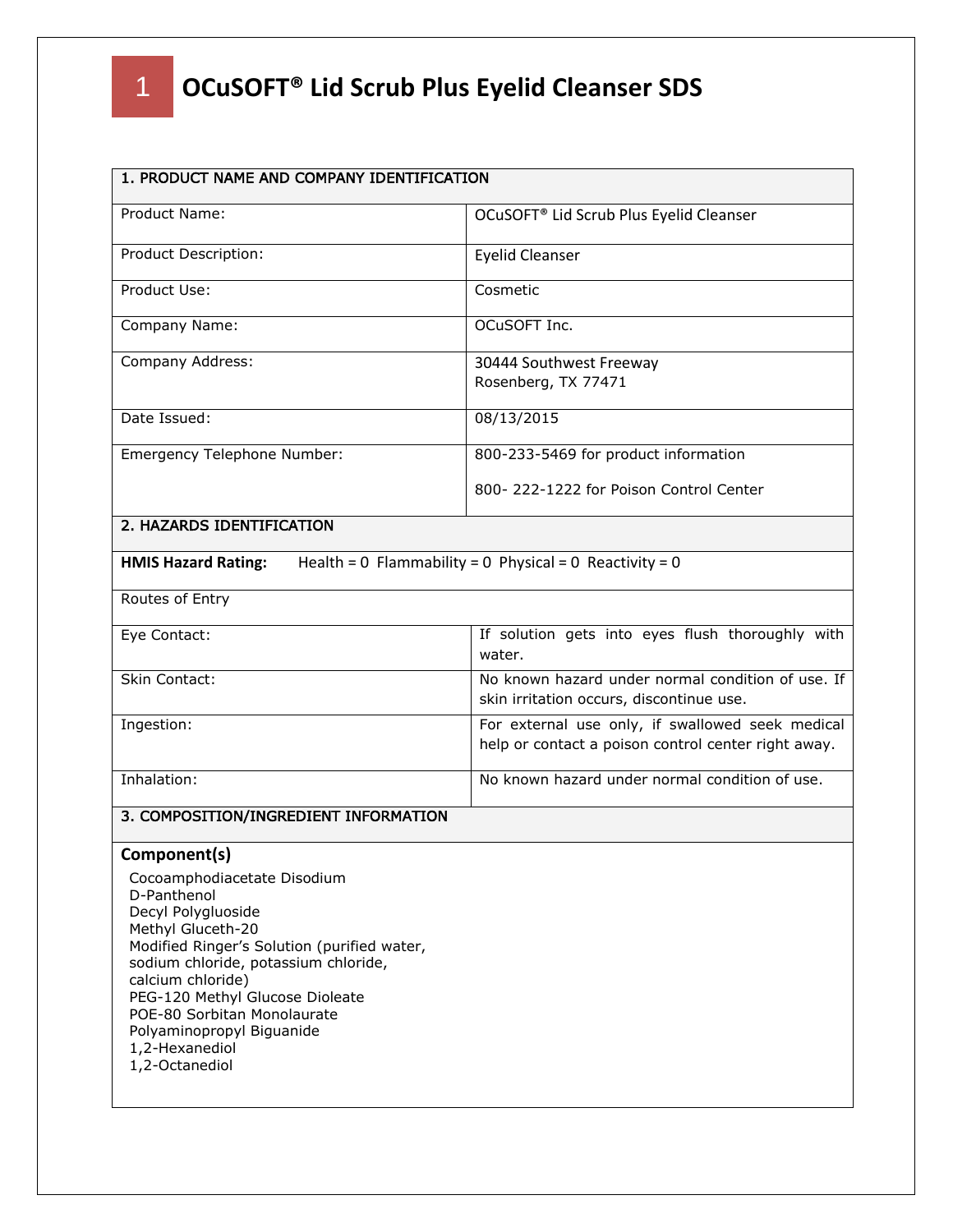The product contains no hazardous components.

### 4. FIRST AID MEASURES

Under normal use conditions the likelihood of any adverse health effect is low.

**Exposure Limits:** No exposure limits established for the product by ACGIH or OSHA.

**Skin Contact:** If irritation occurs, wash affected area with water.

**Eye Contact:** Product is a personal care eyelid cleanser, if discomfort or irritation develops,

discontinue use and contact your eye care professional. See product labeling for further information.

**Ingestion:** In case of accidental ingestion call the Poison Control Center.

**Inhalation:** N/A

**Medical conditions generally recognized as being aggravated by exposure to Product:** N/A **Primary route(s) of exposure:** Skin

**Developmental/Reproductive Toxicity:** N/A

**Carcinogenicity:** N/A

**Cytogencity:** N/A

#### 5. FIRE FIGHTING MEASURES

| Flammable Limits:                 | Not flammable |
|-----------------------------------|---------------|
| Extinguishing Media:              | None          |
| Special Firefighting Procedures:  | None          |
| Unusual Fire & Explosion Hazards: | None          |

#### 6. ACCIDENTAL RELEASE MEASURES (STEPS FOR SPILLS)

Methods for Cleaning Up:

| Absorb onto an inert, absorbent substrate<br>and sweep up. Material is slippery if spilled,<br>wash area with water. Small household<br>spills may be disposed in household trash. |
|------------------------------------------------------------------------------------------------------------------------------------------------------------------------------------|
|                                                                                                                                                                                    |

#### 7. HANDLING AND STORAGE

| Handling |  |
|----------|--|
|          |  |

| Safe Handling: | No special handling is required when used in |
|----------------|----------------------------------------------|
|                | accordance with product labeling.            |
|                |                                              |

Storage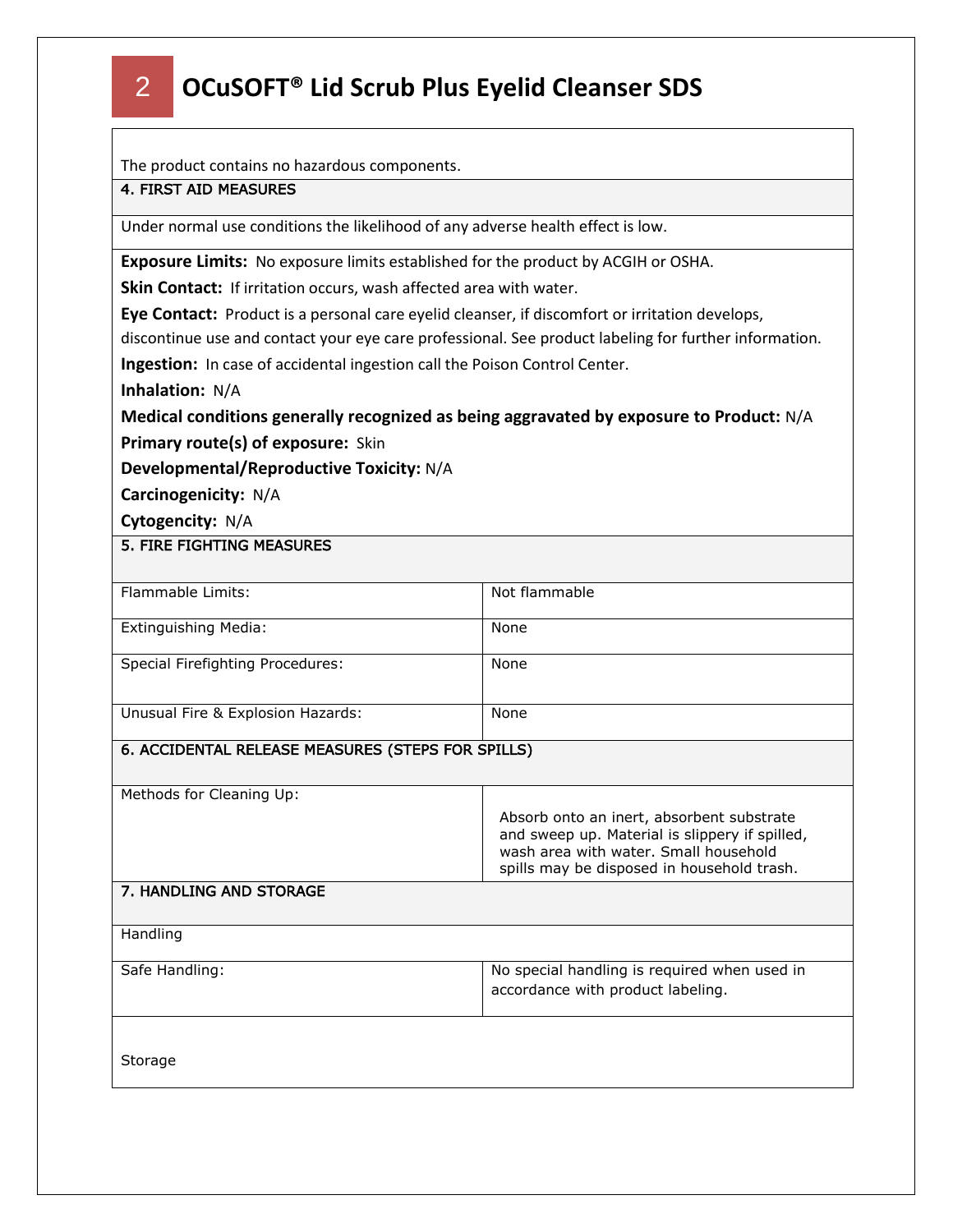| Requirements for Storage Areas and Containers: | Store at 15° - 30°C (59° - 86°F)                                                                                                                                                           |
|------------------------------------------------|--------------------------------------------------------------------------------------------------------------------------------------------------------------------------------------------|
| 8. EXPOSURE CONTROL/PERSONAL PROTECTION        |                                                                                                                                                                                            |
| Work/Hygiene Practice:                         | No personal protective equipment is required<br>under normal conditions. The following<br>suggestions should be considered in case of<br>accidental chlorine release due to acidification. |
| Eye:                                           | Wear eye protection if handling large spills                                                                                                                                               |
| Skin/Body:                                     | No special controls or personal protection<br>required.                                                                                                                                    |
| Respiratory:                                   | No known hazard                                                                                                                                                                            |
| Other:                                         | Evaluate need based on application. Slip proof<br>shoes may be worn where spills may occur.                                                                                                |
| 9. PHYSICAL AND CHEMICAL PROPERTIES            |                                                                                                                                                                                            |
| Physical State:                                | Supplies in pre-moistened pads and                                                                                                                                                         |
|                                                | 50mL foam pump containers                                                                                                                                                                  |
| Color:                                         | White pad                                                                                                                                                                                  |
|                                                | Colorless to slightly straw colored liquid                                                                                                                                                 |
| Odor:                                          | Odorless to slight characteristic odor                                                                                                                                                     |
| pH:                                            | $5 - 7$                                                                                                                                                                                    |
| Density:                                       | N/A                                                                                                                                                                                        |
| Vapor Pressure (mm Hg.):                       | N/A                                                                                                                                                                                        |
| Vapor Density (AIR = $1$ ):                    | N/A                                                                                                                                                                                        |
| Flash Point:                                   | Not flammable                                                                                                                                                                              |
| Specific Gravity (H <sub>2</sub> O = 1):       | 1.01                                                                                                                                                                                       |
| <b>Boiling Point:</b>                          | 100°C                                                                                                                                                                                      |
| Melting Point / Range:                         | N/A                                                                                                                                                                                        |
| Evaporation Rate:                              | N/A                                                                                                                                                                                        |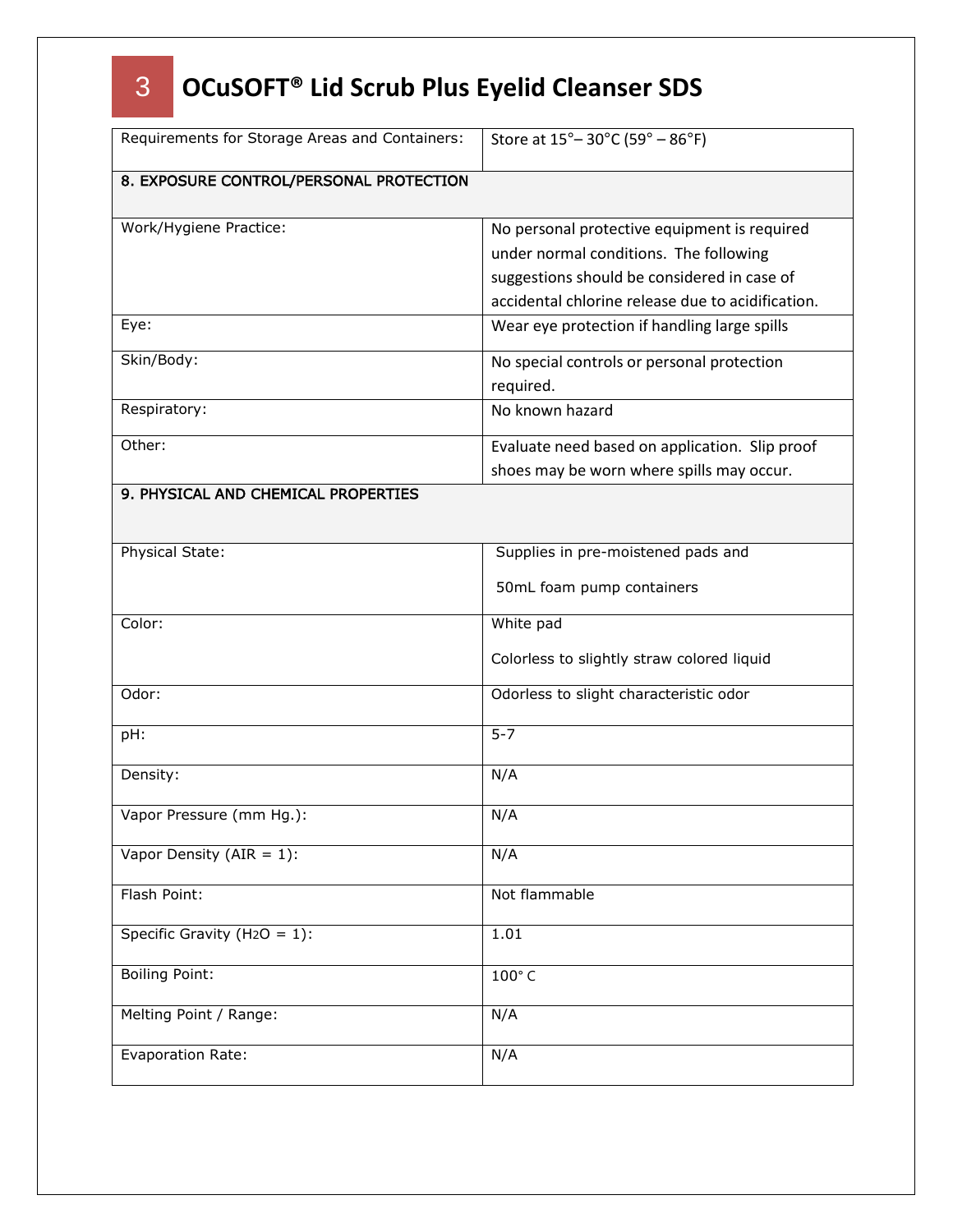| Solubility in Water:                                                                    | Liquid is soluble                                                                                             |
|-----------------------------------------------------------------------------------------|---------------------------------------------------------------------------------------------------------------|
| 10. STABILITY AND REACTIVITY                                                            |                                                                                                               |
|                                                                                         |                                                                                                               |
| Stability:                                                                              | Stable under normal conditions of use.                                                                        |
| Incompatibility (Materials and Conditions to<br>Avoid):                                 | Oxidizers                                                                                                     |
| Hazardous Decomposition or Byproducts:                                                  | None                                                                                                          |
| Hazardous Polymerization:                                                               | Will Not Occur                                                                                                |
| 11. TOXICOLOGICAL INFORMATION                                                           |                                                                                                               |
| Medical conditions generally recognized as being aggravated by exposure to Product: N/A |                                                                                                               |
| Primary route(s) of exposure: Skin, Non-toxic by dermal route                           |                                                                                                               |
| Developmental/Reproductive Toxicity: N/A                                                |                                                                                                               |
| Carcinogenicity: N/A                                                                    |                                                                                                               |
| Cytogencity: N/A                                                                        |                                                                                                               |
| Inhalation:                                                                             | N/A                                                                                                           |
| Medical Conditions Generally Aggravated by<br>Exposure:                                 | None                                                                                                          |
| Irritancy:                                                                              | Skin: Not expected to be an irritant                                                                          |
|                                                                                         | Eyes: Not expected to be an irritant                                                                          |
| 12. ECOLOGICAL INFORMATION                                                              |                                                                                                               |
| Biodegradation:                                                                         | No data available                                                                                             |
| 13. DISPOSAL CONSIDERATIONS                                                             |                                                                                                               |
| Waste Disposal Methods:                                                                 | Non-hazardous waste by federal standards.<br>Dispose of according to local, state and federal<br>regulations. |
| <b>14. TRANSPORT INFORMATION</b>                                                        |                                                                                                               |
| <b>DOT Classification:</b>                                                              | Not a DOT controlled material (USA)                                                                           |
| Class/Division:                                                                         | Not restricted                                                                                                |
| Proper Shipping Name:                                                                   | <b>NA</b>                                                                                                     |